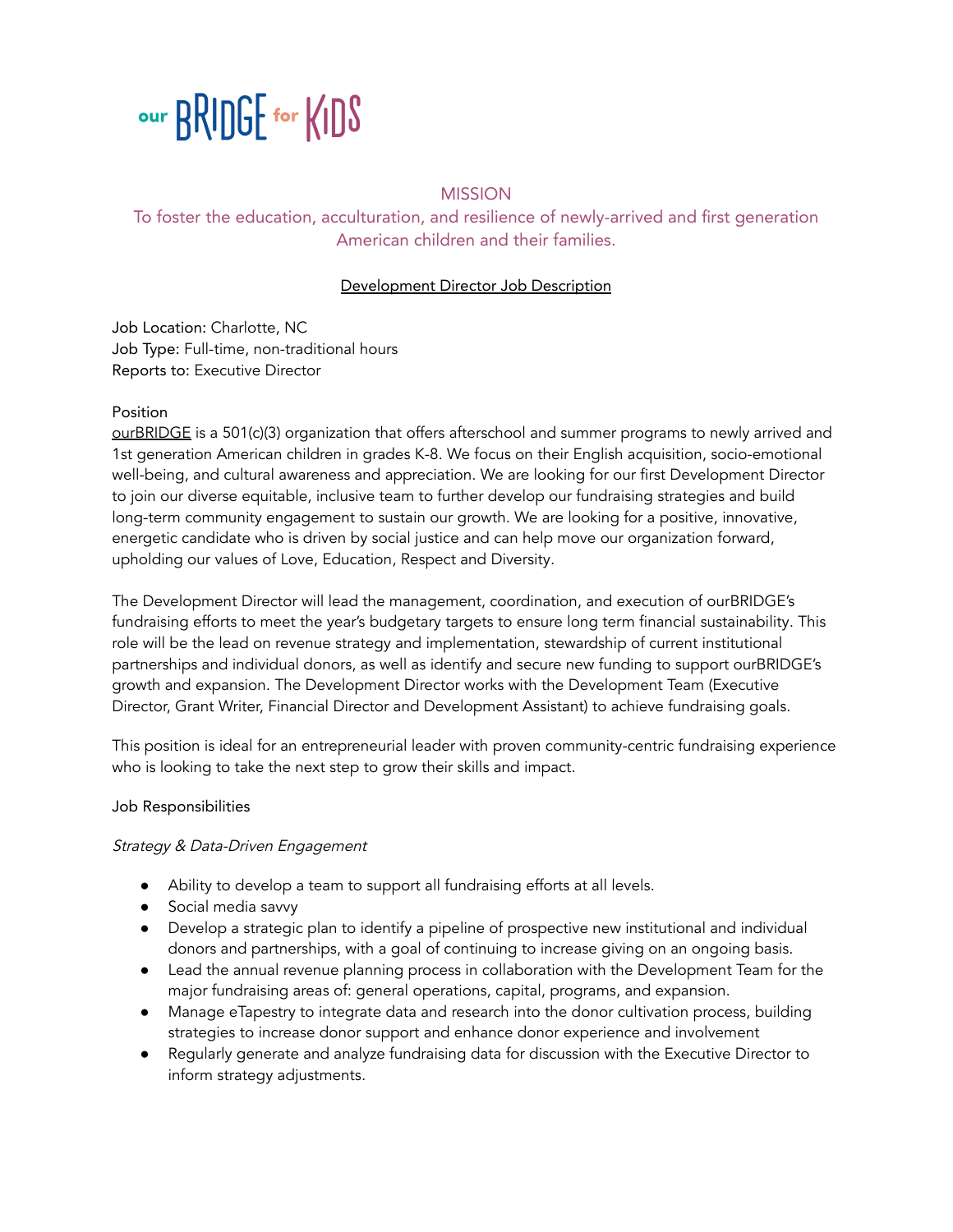

● Develop a deep understanding of ourBRIDGE values, approaches, programmatic offerings and innovations, and use these learnings to drive and inform development strategy.

## Pipeline Development & Donor Cultivation

- Identify new opportunities for grant funding, lead grant proposal and report strategy, and steward existing foundation relationships, with the support of the Development Team.
- Build, cultivate, and steward a prospect portfolio with the goal of generating major gifts to the organization.
- Work with the Executive Director to engage the Board of Directors External Committee, including recruitment and selection of new members, communication, and oversee preparation for meetings with the Development Team

## Existing Funder Management

- Lead stewardship of institutional funder relationships, overseeing a portfolio of funders and leveraging Executive Director where appropriate.
- Develop initiatives to identify and retain approximately \$2.4M in institutional funding through consistent and thoughtful stewardship.
- Oversee and support the writing, submission, and management of grant proposals and reports.
- Ground our fundraising in race and economic equity work to strive towards a community-centric fundraising model; ensure that the communities we serve are centered in our fundraising efforts including their voices and narratives being lifted up.

# Events & Donor Recognition

- Lead the planning and execution of at least one fundraising event, including managing and growing a host committee, soliciting sponsorships, and managing donor relationships.
- Plan small donor cultivation events in partnership with the Executive Director

#### Qualifications

Minimum of 4 years of non-profit fundraising experience, with a proven track record of successfully closing institutional and/or individual gifts

Strong written and oral communication skills

Ability to meet deadlines, plan ahead, and balance multiple high-profile partner priorities simultaneously

Knowledge of region's fundraising landscape, with the ability to network and collaborate with a wide array of stakeholders

Strong strategic thinking skills with an ability to use data to make decisions and to translate strategy to action

Detail oriented, results oriented and strong attention to follow-through

A team player with a proven ability to motivate, engage and work collaboratively at all levels with prospect donors, volunteers, staff, colleagues, and community members

Ability to coach and mentor peers and executives on effective community-centric fundraising practices